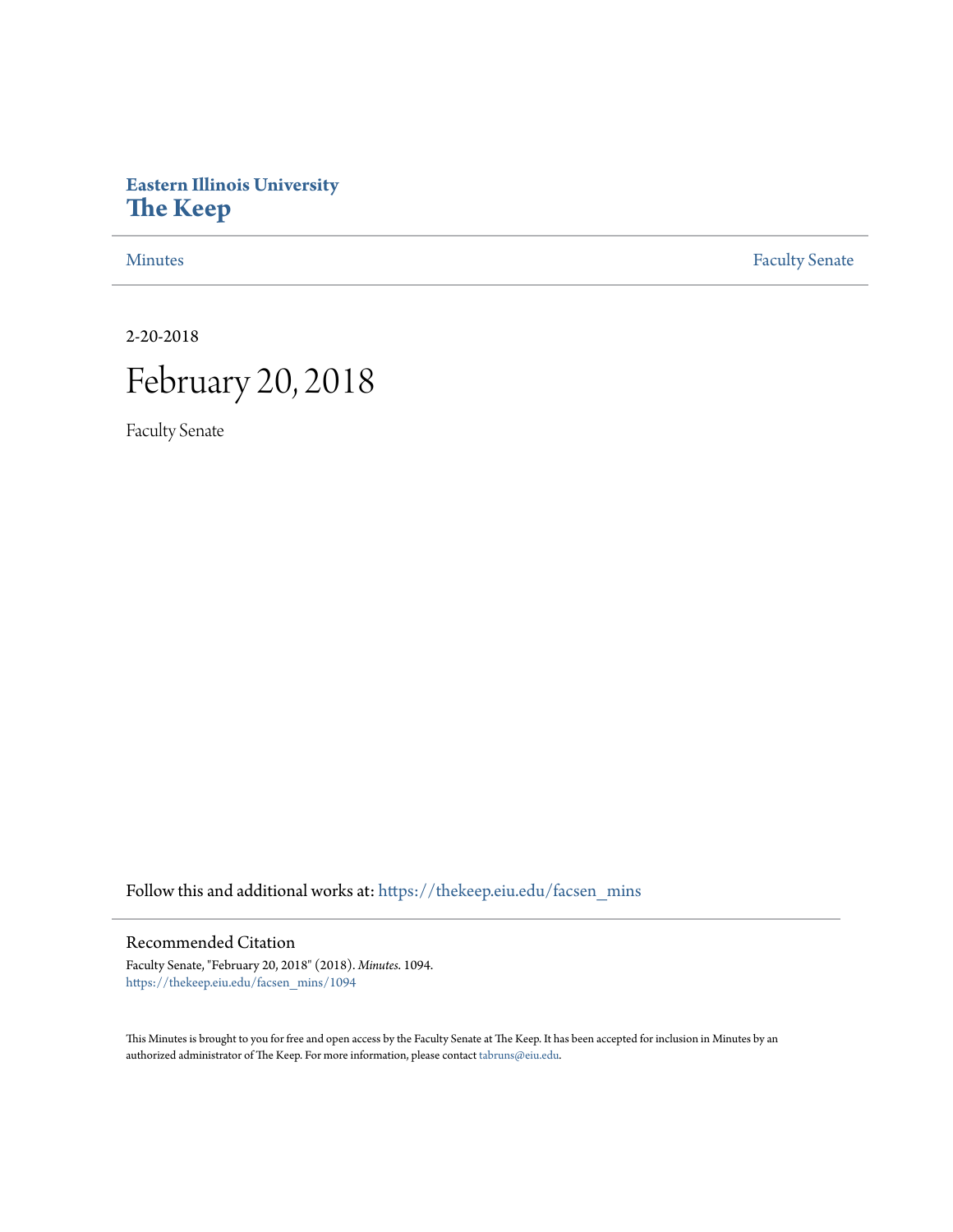EIU Faculty Senate Session Minutes 20 February 2018 ▪ 2:00-3:50 p.m. Witters Conference Room 4440, Booth Library

The 2017-2018 Faculty Senate agendas, minutes, and other information are available at [http://castle.eiu.edu/facsen/.](http://castle.eiu.edu/facsen/) *Note: These minutes are not a complete verbatim transcript of the Senate meeting.*

Senators present: T. Abebe, S. Brantley, T. Bruns, E. Corrigan, S. Eckert, S. Gosse, K. Hung, N. Hugo, J. Oliver, J. Robertson, J. Stowell, B. Young, R. Cash

Senators absent: G. Sterling, C. Wharram, J. Williams

Guests in attendance: Jay Gatrell (Provost), David Boggs (CGS Chair), Tim Zimmer (Facilities Planning and Management Director), Steve Pamperin (Charleston City Planner), Greg Culp (Charleston Public Works), Luke Young (Student Government President), Brooke Schwartz (DEN)

 $\_$  , and the state of the state of the state of the state of the state of the state of the state of the state of the state of the state of the state of the state of the state of the state of the state of the state of the

Session called to order by Chair J. Robertson at 2:02 p.m.

#### **Approval of Minutes from February 6, 2018**

*Motion to approve by Eckert, seconded by Bruns Discussion: none Vote: 10 in favor, none opposed, no abstentions – motion carried*

#### **Executive Committee Report**

ROBERTSON: This Thursday there will be another Shared Governance Visioning Committee meeting – there will be a vote on the Faculty Senate renaming proposal at the Naming Committee meeting next week – thank you to the organizers of last week's Faculty Forum – CUPB meeting coming up next Friday – I reached out to several of our Council of Illinois University Senates colleagues for input as to how their senates are constituted, what tasks they perform regarding curriculum

#### **Shared Governance Visioning Committee Update**

STOWELL: We (major committee chairs on campus: CGS, CAA, COTE, CASL, Faculty Senate, potentially General Education) are evaluating our current structure and envisioning a more collaborative structure in the future; we're almost to the point of having a preliminary draft model to be shared with committees this semester; by the end of the semester we'll have solidified the proposal so that next year we can start making that transition, if there is one

#### **Committee Reports**

*Elections Committee*

STOWELL: We have 29 open positions on 10 committees for next year; deadline for submitting a nomination is next Monday; a reminder was sent out yesterday

#### *Nominations Committee*

- OLIVER: Update on activities of nominated committees: I've distributed a list of contacts [*runs down list; committees are meeting unless otherwise specified below*] – in terms of ATAC, our representative may need to be more proactive; who chairs, is it John Henderson?
- GATRELL: They had a meeting on February 9
- OLIVER: Campus Recreation Board has no contact person, no meetings, no director since Ken Baker retired years ago; I need to follow up with Sarah Daugherty – Brand Champions: no meetings?
- ECKERT: It was an envisioned committee but it was never actually constituted
- STOWELL: They've never actually met; [former VPUA] Bob Martin proposed it, but we couldn't get any traction with it

OLIVER: Environmental Health and Safety Committee …

- STOWELL: Hasn't met since that person retired in 2012
- OLIVER: No contact, no meetings for Office of the Registrar Advisory Committee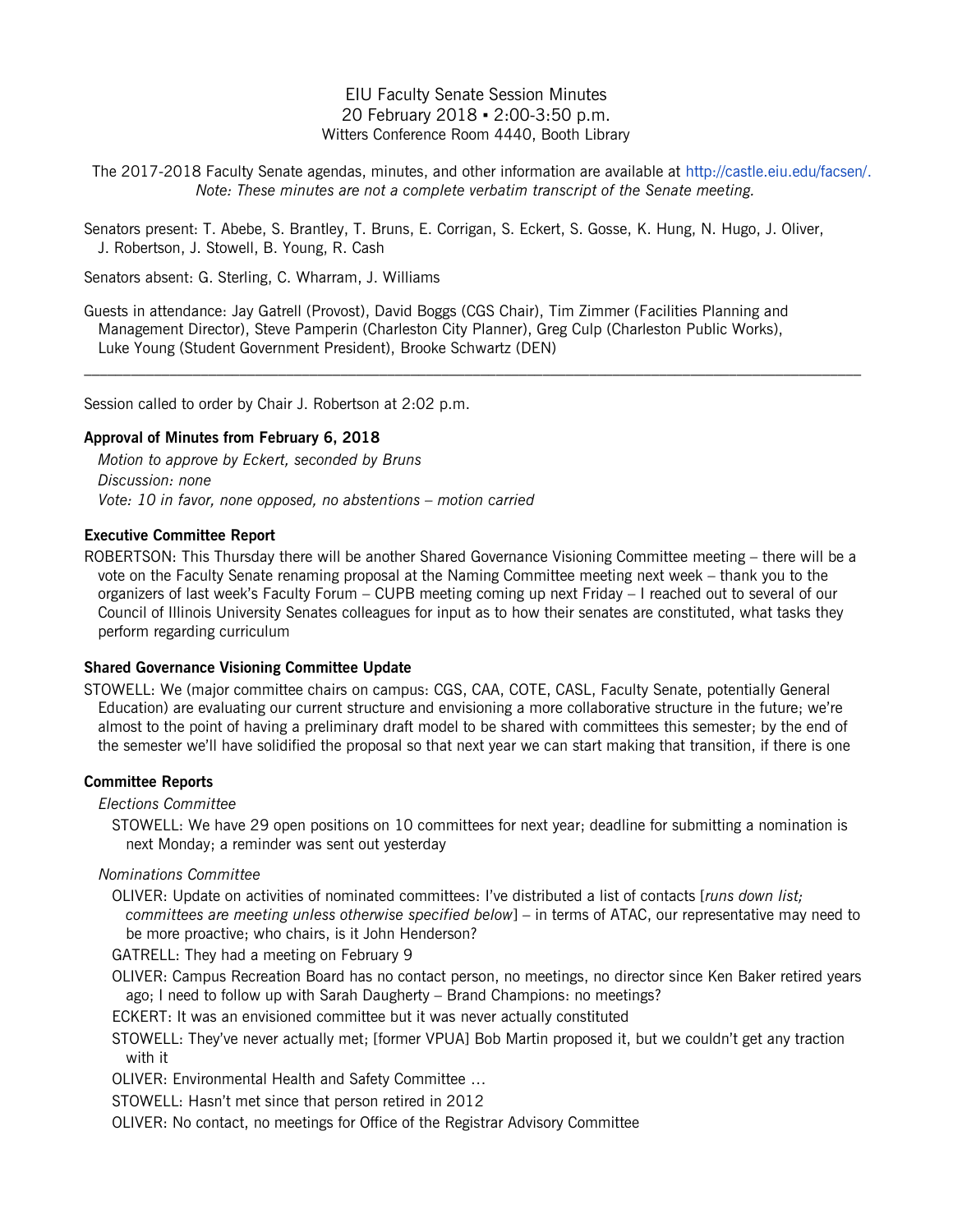GATRELL: Does anyone know what the mission of the committee is?

- OLIVER: Parking Advisory and Parking Appeals meet as needed Proposal Initiative Fund Council is anticipated to meet in Spring but I didn't actually hear back – Student Fee Review Committee: the only increase is room and board, which is automatic, so not needed yet – Student Government External Relations Committee: determining whether they need/want faculty representation, so we'll hear back from Sen. Bruns and Rebecca Cash on that in the near future; Sen. Sterling pointed out that on the city website the committee listing mentions faculty, I emailed the mayor but haven't heard back yet – University Union Board: no director of the union, but deputy director Cathy Engelkes is attempting to call a meeting in the Spring – the majority of committees are meeting, but there are a few question marks to take a look at
- HUNG: We've been batting around revising the number of committees and committee assignments; for example, if the parking committees aren't meeting regularly, can we combine that into one position? – we need clarification if committees that haven't been meeting are on hiatus or no longer needed; if the latter, then disband
- ECKERT: Case in point, the Environmental Health and Safety Committee: there was an IGP; there was a retirement and it wasn't clear who would replace; the committee seems to be important, but who takes care of these issues now
- OLIVER: It's IGP 156; the chain of command goes back to the Vice President for Business Affairs
- ABEBE: We need to remember that we've had a change of personnel in many offices all over campus unless that individual calls a meeting, it doesn't happen
- ECKERT: That's also the case with the Textbook Rental Advisory Committee
- ROBERTSON: I had a conversation with Anna Cromwell about the External Relations Committee, where we were informed that the committee hasn't needed faculty input for the past 20 years, not needed now or in the future; we pointed out to the city that their website listed faculty involvement on that committee; they've since updated their website and there's no longer any mention of faculty
- GATRELL: I would suggest an executive decision to eliminate Brand Champions curriculum is governed by CAA and CGS, the oversight is already there, so the Office of the Registrar committee seems duplicative

BRUNS: Isn't Brand Champions about branding?

ECKERT: Yes, but it never met …

STOWELL: I suggest that the Nominations Committee come back with a list

# *Faculty-Student Relations Committee*

- BRUNS: Rebecca is checking into student government bylaws about the External Relations Committee, so we're going to confer and try to resolve it – we invited Luke Young to come today to talk about the bike path
- CASH: Hopefully you saw in the paper about the panther statue; it was approved by a vote of 12-7; a lot of the funding is coming from our Speaker, who can't accept his full scholarship amount because of ROTC

L. YOUNG: It's going right in front of the library facing the union

BRUNS: They were talking about the statue at the Master Planning Committee; Luke and Derek [Pierce] gave a presentation; the statue will sit north of the library, with a concrete path off the sidewalk, a pad that gives space to stand for pictures, and pavers spelling out EIU; the statue stands on a base, with the panther crouching on a tree; total height approximately 8 feet including pedestal; the committee voted to approve but did want to ask Sculpture faculty about the size (proportion) – the committee also looked at potential bike paths through campus

# *Faculty-Staff Relations Committee*: No report

# *Awards Committee*

HUGO: Applications are due this Friday; I haven't received any yet …; we had six nominations last year

# *Faculty Forum Committee*

ABEBE: We had our forum; I want to thank those who made the presentations last week; I wish the attendance was a bit better; it was video recorded, and that's now been posted, faculty can go there and check it out; valuable information was shared; the response from the audience was mixed but appreciated – we should all be concerned when people tell us that campuses outside of EIU are also part of the problem; we should also be concerned that 2,000 students left the state of Illinois in 2002, as of December 2017 that number was 50,000; the concern is that's not a state likely to replenish retiring people; our share of those 50,000 students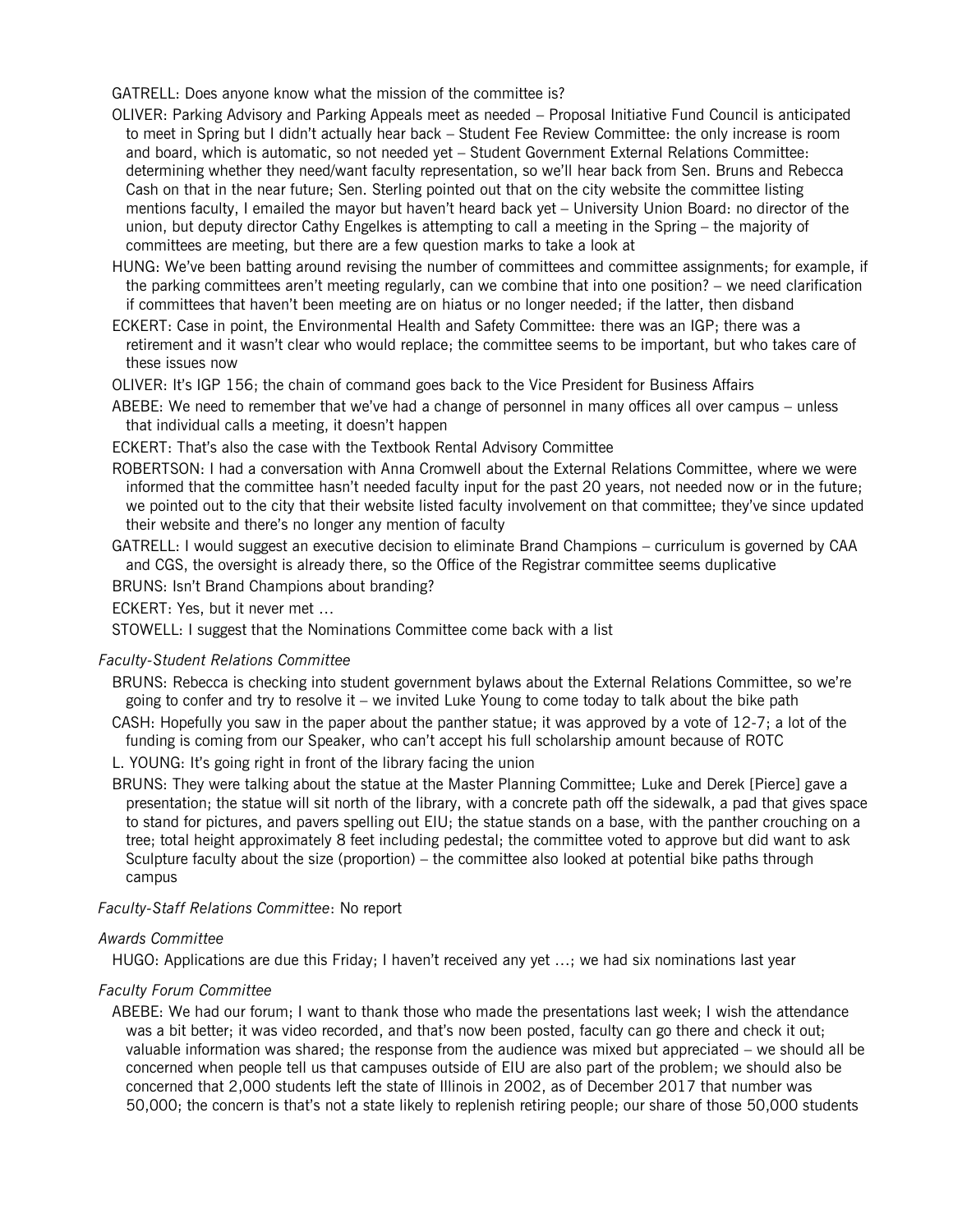could be significant; as a Senate and as faculty on campus, our response to the enormous pressure building up ought to be very strategic, rather than saying we don't care about what other people think

#### *Budget Transparency Committee*

ROBERTSON: Sen. Sterling was unable to attend today but will have some items for our next meeting

*Ad hoc Committee on Extracurricular Athletics*: No report

#### **Conversation with David Boggs, CGS Chair**

BOGGS: CGS meets at the same time as Senate, Vice Chair Missy Jones is handling that meeting today – when I came to EIU, I found the availability of information on the website very good; that's a good place for information about CGS – primary duties of the Council on Graduate Studies: the vast majority of the work we do relates to curriculum issues, new course proposals, revised courses, new programs, changes in delivery – other duties, from the bylaws (not dealt with on a day to day basis because they don't change that often): exclusive council-level responsibility for academic regulations and requirements that apply to graduate programs, approval of graduate programs, making recommendations concerning the status of graduate programs; also responsibilities related to graduate students: regulations and requirements, academic load limit, graduate assistantships; graduate faculty: what we've been dealing with more than rules and regulations is faculty without PhDs needed to do graduate work or lead a thesis, more requests for temporary service in those capacities … – ten members of CGS: two from each of the four colleges (from different programs), a member appointed by the Graduate Dean, and a graduate student member [*reads names of current members*] – other things we're addressing right now: First Choice programs, established by Bob Augustine when he was Dean of the Graduate School, continued with support from Dean Hendrickson; designation recognizing programs that achieve high quality performance, evaluated in several ways including types of students brought into the program, faculty qualifications and engagement, student research; the process [of applying for] the designation is a lot of work; the designation lasts for five years, then has to go up for renewal (School of Business and Communication Disorders are up for renewal this year) – another item I would like to highlight is the encouragement of graduate student research: CGS is active in encouraging and supporting, making contributions to decisions on awards and travel; graduate awards ceremony each year – dual degree programs and Professional Science Master's: dual study in a STEM program with Business; opportunity for continued improvement in our graduate offerings – delivery methods of courses: a lot more online offerings, in addition to hybrid and traditional offerings; only a few years ago it required many steps of approval just to teach online; a change was made so that can be done with executive actions; very rapid growth for new programs, such as in Education – one thing I overlooked about First Choice: one reason to pursue is additional graduate assistantships provided for programs designated First Choice – accelerated programs: we've had a discussion this year on accelerated graduate programs; initially, language of 4+1 was used; programs are designed to give strong undergraduate students the opportunity to take a few courses that will apply to graduate programs, so they can add a year to their program of study at EIU and graduate with a master's degree – I mentioned earlier that our number one activity is reviewing course and program proposals; we have recently worked with CAA and others on a policy to give guidance to those wanting to develop new programs; the Provost would be notified of an intention to bring forward a program before these go to CAA and/or CGS – we work with CAA regularly, 4750-4999 courses are approved both at CAA and at CGS because they're available for undergraduate and graduate students – what connection does CGS have with Faculty Senate: Faculty Senate handles the elections each Spring (members serve 3-year terms, rotated); also when we have a member who becomes unavailable it requires a special election, handled through Faculty Senate as well

- ABEBE: CGS does a good job, but the First Choice program marketing has not been of any use to the institution in its design it's a political tool; Economics was not recognized as a First Choice program until Augustine stepped down; "First choice" among what? Does that mean everything else is a bad choice? The naming itself is a conundrum – I would like to suggest that it's time to undergo new assumptions with regard to the whole conception of First Choice; the only advantage to departments is the additional scholarship awards; the amount of work departments do for that purpose is not worth it, it's not cost-effective – if you would entertain: we have a new Provost, we have a new way of thinking about things, and we are challenging assumptions, so it would be a good thing under your leadership to try to do that
- BRUNS: The description of First Choice sets up a competition among graduate programs, implying that some are better than others; all of our graduate programs are substantial – if there are additional monies for assistantships, putting that toward underserved populations would be more positive – about membership, is there a way for Library Services faculty to serve on CGS?

ECKERT: Library Advisory Board is represented (Nora Pat Small)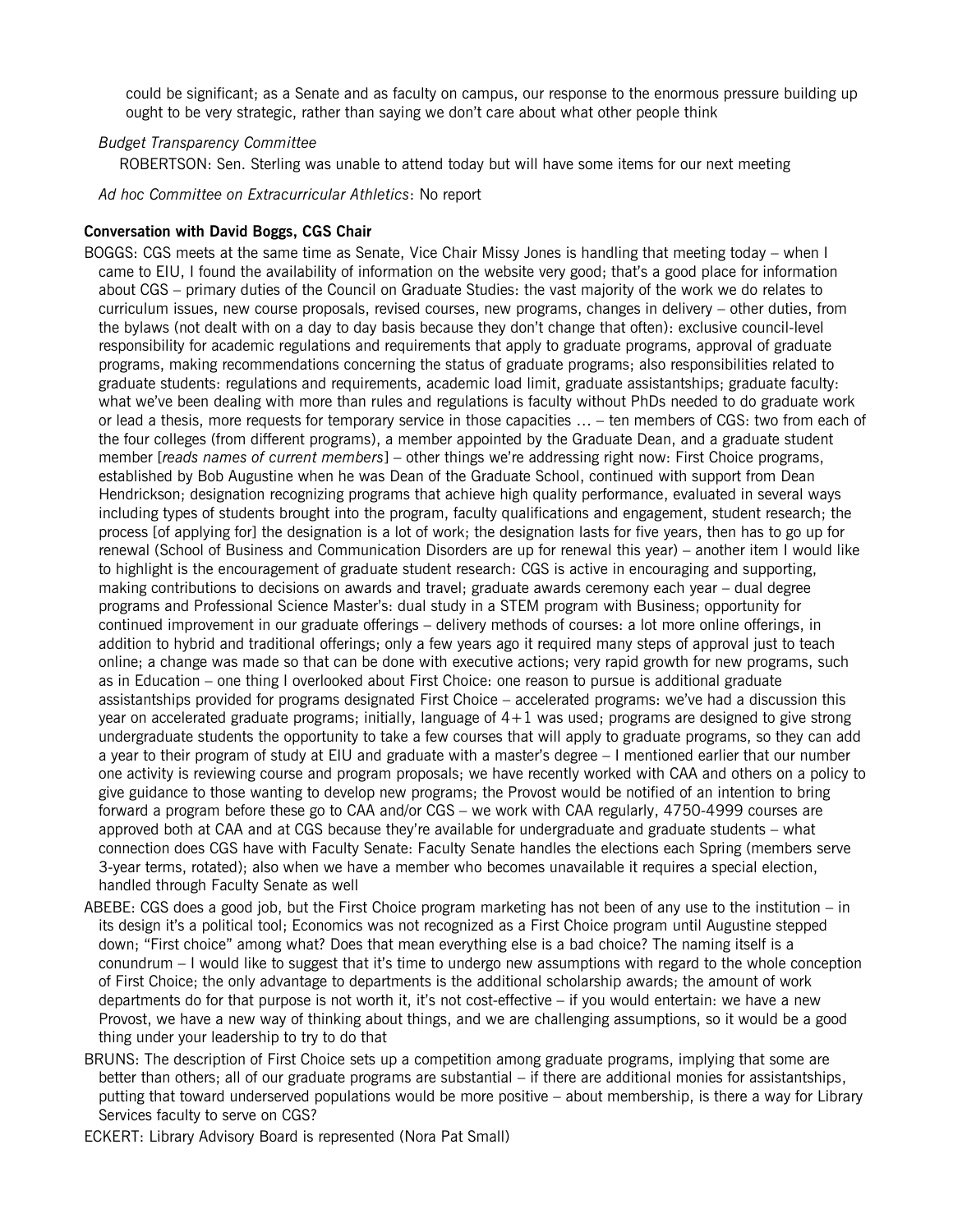BOGGS: There is CGS representation on the LAB, but not library faculty on CGS

- BRUNS: In the library, as faculty we do a lot of work with graduate programs and graduate students, so I'd like to see a stronger connection
- HUNG: On the First Choice award, I concur that with the suggestion of rethinking how that pot of money can be best put to use – I suggest that we keep a formal level of recognition of departments that go above and beyond in crafting strong graduate programs; recognition is good for morale, but maybe not tied to monetary gains or rewards – As undergraduate enrollment has taken hits, how are graduate programs doing: commensurate reductions, holding steady, expanding? I know there's a problem in the last year or two with international students being a larger percentage in our graduate population than it is in our undergrad population, can you comment about that?
- BOGGS: Our number of graduate students was close to 1,600 in 2011; we have not experienced declines in the way that undergraduate programs have; I don't recall our exact number for this year
- HUNG: Our department has experienced an increase in graduate enrollment and a decrease in undergraduate enrollment; that places a different demand on our curriculum, we have more need for faculty to teach graduate level courses so we're pulling away them away from some of the undergraduate courses, which we then have to staff with Unit Bs; in certain disciplines within our department it's difficult getting faculty to teach the graduate courses in demand because they're also in demand for undergraduate core requirements – Have you considered recommendations or guidelines, for example, cross-listing? That was discouraged in the past to make a sharper distinction between graduate level and undergraduate level courses; has that been revised, or do you have additional suggestions for departments to juggle staffing demands?
- BOGGS: There are 4750-4999 courses for graduates and undergraduates also accelerated programs designed to allow undergrads to take graduate courses and receive both graduate credit and undergraduate credit for it; that results in some cross-listing – there are different requirements for graduate students; when we do new course review, we look at: have expectations for graduate students versus undergraduate students been clearly delineated? – I think we're doing what you want to see us doing
- ROBERTSON: I've witnessed people who did thesis advising but were not able to sign the student thesis because they were Unit B or not full-time, although they did have terminal degrees; our colleagues who do the work should be able to be acknowledged – we have the hurdle of applying to the graduate faculty every few years; all full-time faculty, when hired, should be qualified to be graduate faculty; I'm wondering if that's administrative bureaucracy we've maintained, can we phase that out for full-time faculty and come up with a system to account for people who don't have terminal degrees or are less than full-time so it's more streamlined?
- GATRELL: HLC has a definition of graduate-qualified faculty, and there are some discipline specifics that we need to be mindful of, but I do think there would be a way to streamline that process
- BOGGS: Research and creative activity is a distinguishing feature between those who are qualified to be graduate faculty and those who are not; it's the unusual case where a person with expertise may lead a thesis but not have a PhD, I hope it doesn't become overly common
- GATRELL: HLC criteria requires a terminal degree
- ABEBE: I get to apply every five years to be graduate faculty; what's the point?
- BOGGS: If you did no research, if you just got your doctorate and checked out …
- ABEBE: That's not what I said; I get to apply every five years, the last time you approved it, does that mean you throw that away? The research done five years ago doesn't count anymore?
- BOGGS: It's a policy; there's an expectation of currency technically, even though it's five years, it could be 30: we have faculty who are hired and might serve 30 years; the fact that they have two publications and got tenure, does that mean for the next 30 years they never open a book, are they graduate-qualified faculty? I would be against them being so (this is my personal opinion, not speaking on behalf of CGS)
- OLIVER: Workloads across campus are very different; I've worked in a department for 15 years where I've taught 27- 30 CUs, 5-6 or 6-8 of those are a graduate class each semester with more than 10 students; I've had a chance to present and to publish here and there, but I'm not sure what the load is elsewhere, it may be less – I readily accept the classes so the students can stay on track for graduation, but that's significant time I could be putting toward research and maybe I'm not going to because classes come first – before we draw this hard line every five years, very different circumstances in colleges and departments need to be considered
- ECKERT: I've worked at research universities where everyone was considered graduate faculty, no one had to prove anything – here we have to prove that we're graduate faculty; I find it bureaucratic and somewhat silly – I teach graduate classes, it takes away from my research time, but in order to teach the graduate classes I'm supposed to show [proof of research]; it's ridiculous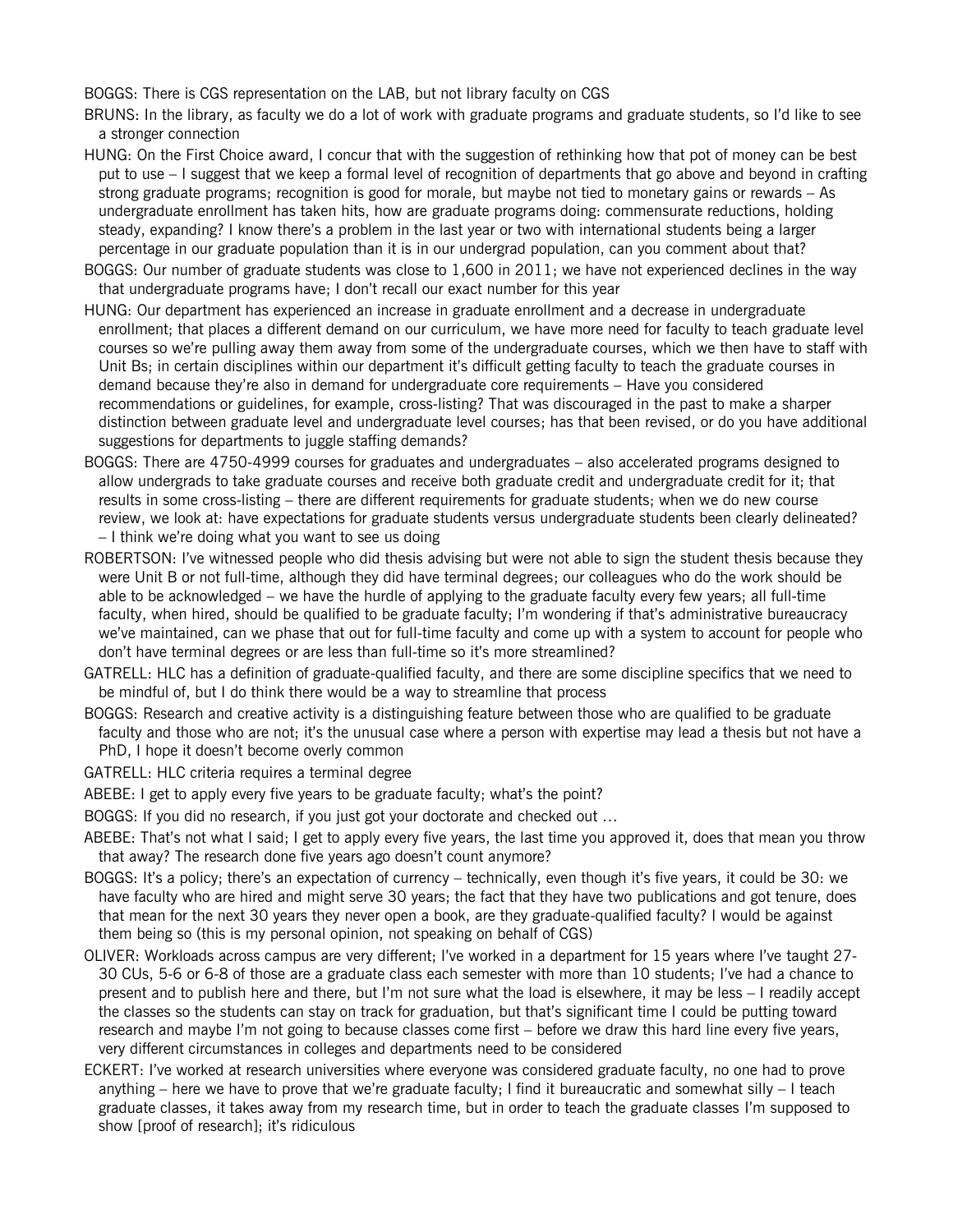- GATRELL: We have a policy, we have to follow it; for a policy change, we would have to have a broader discussion; there are disciplines that have specific benchmarks for scholarly productivity to maintain accreditation, so if we want to have a broader discussion, we have to be mindful that those standards have to be maintained – in 2008 there were 1,779 students in the Graduate School; it steadily went down until about 2014, when it was 1,273; currently (in the Fall of 2017) it's 1,462, so there's been growth in graduate education over the past two years, both in international students and online students
- HUNG: On the graduate faculty qualification issue, for faculty on campus who are going for tenure, promotion, PAI, ACA, each time we have to document our productivity and ongoing scholarship – can we link the systems, roll people over into the eligible pool if they've submitted a successful application because they've already demonstrated scholarship – if someone is out of that cycle and wants to be graduate faculty, then it triggers a review – those of us actively in our career paths don't have to duplicate the effort, CGS will still have evidence that people are qualified in their scholarship to lead a thesis and it doesn't create extra paperwork for the faculty
- OLIVER: There are significant differences from DAC to DAC
- BRUNS: It goes to UPC
- HUNG: If you haven't had a successful personnel action in the last five years, then you might need to submit extra material for consideration if you want to lead a thesis
- ABEBE: I don't think there are people who have been denied—can you cite one?
- BOGGS: I'm aware of denials; that's normally handled at the department level; CGS says these are our policies, department policies have to align
- ECKERT: Are you saying that graduate status is granted by the department?
- BOGGS: I recall voting on unique applications for graduate faculty status, when they don't have the standard qualifications; I do not have a recollection of ever voting on faculty who have the qualifications – just like the DAC is done at the discipline level, it's my understanding that graduate faculty status is also done that way within the broader university guidelines – School of Business has different research standards, we have higher standards [than those for tenure or promotion], for graduate faculty status we have to go above and beyond those minimum requirements
- ABEBE: It's not my understanding, in Economics: we fill out a form every five years, it goes to CGS and they decide it's a waste of time, I don't understand why that process shouldn't be eliminated
- HUNG: It sounds like there's a disconnect between the departmental level and CGS, that might need to be looked into and solved
- ABEBE: The application doesn't go to the department, it goes to them [CGS]; it's your form we sign

ECKERT: It's signed by the department chair and the college dean

BOGGS: We review every course proposal, we do not go through every faculty member application for renewal of graduate faculty status, but we do go through and carefully look at the exceptions – I encourage anyone with strong feelings about something to pursue it; I'll bring these forward, but if there's not somebody putting forward a motion to make a change, it'll be discussion but it won't be a vote and a policy change unless somebody takes action

# **Provost's Report**

- GATRELL: The Student Success Taskforce document has been shared with you; the final document was reviewed by President's Council; each of those recommendations is not necessarily a plan, they are discussion points for subsequent action; I have worked with members of the committee and the deans to identify leads, I'll have updates later in the year – I met with CUPB this morning to talk about the WG8&9 review document; discussion focused on broad implications of the document, which apparently was perceived as a plan but really is a feedback document; the review team provided their best assessment of the environment as it relates to the various options available and provided additional feedback – I want to thank Dr. Abebe for the faculty forum; the dialogue was constructive and collaborative
- ABEBE: I read the document, it's a pretty good document and the learning communities idea is a really good idea two minor points, 1) my personal experience with the early alert system: I used to send those alerts; I didn't know what happened, until the end of the semester; my evaluations were lower in the classes where I sent the alerts than in the other classes, and the comments made were "he reported me," so I quit doing it; perhaps there may be other faculty members on campus who feel that way – 2) a comment about students learning quantitative skills: a statement was made that the Math Department should do something in consultation with others; what was recommended is not only quantitative skills but also financial skills, yet the recommended departments do not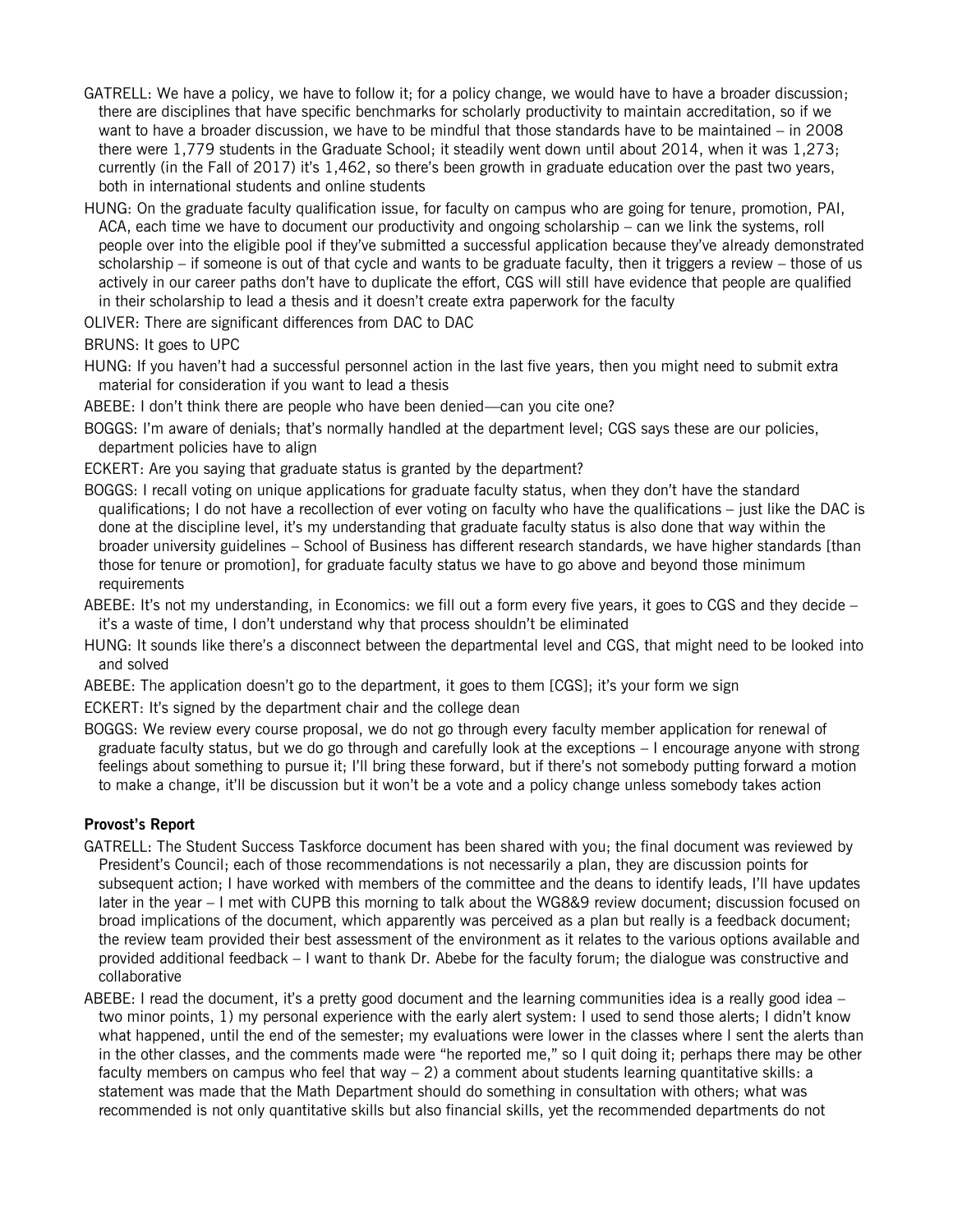include those that deal with financial skills; it gave me the impression that the people writing it do not know where things are being done on campus

GATRELL: That was based on our current gen ed and the quantitative literacy math requirement; my view of quantitative literacy is much broader; I have referred that specific piece to Dean Klarup, with the expectation that he will consult the chair – I think we need to have a broader discussion about general education; there's a committee working on that, but that's going to be a multi-year process, because you can accomplish those outcomes in a variety of courses – one thing that became clear with the experience of the Student Success Taskforce is that maybe we need to rethink some very fundamental things as it relates to the curriculums, but that properly rests with the faculty

ROBERTSON: The Provost will be presenting on the geography of beer at the music and microbrew collaborative "Brass and Brew" next Wednesday, February 28 from 6:00 to 8:00 p.m. at the Charleston Country Club

GATRELL: \$8 a flight, food and drink available as well

# **Discussion of Proposed Bike Path**

ROBERTSON: Very briefly at our last meeting we discussed the proposed Charleston bike path expansion; Luke Young has joined us, as well as Tim Zimmer and colleagues

L. YOUNG: Student Government has been working on this, in conjunction with everybody else; we're excited to see a bike path come through campus, we think that this could be a good way to showcase campus and connect to the community; we see a lot of benefits but we're also very aware of the logistics that need to happen – Chief Martin, Tim [Zimmer], our University Enhancement Chair for Student Government and I rode around campus in a golf cart, they shared ideas and we gave feedback

BRUNS: Several different options for plans were discussed at the Master Planning Committee meeting

#### ZIMMER: [*introduces Pamperin and Culp*]

- PAMPERIN: The City of Charleston has been working on different pieces of bike planning: things going on at Lake Charleston trails; we've gotten money to pave the rock trail between Mattoon and Charleston (12 miles, called the Lincoln Trail), hopefully we'll start that construction by the end of this year, maybe early next year; where we're lacking is a network inside the city – we've been working with Ride Illinois (bike consulting group out of Chicago) and the Lumpkin Foundation to put together a bicycle and transportation plan for the city of Charleston; a huge part of that is getting through campus; we don't just want to make this transportation from A to B, we want to make this interesting as people are going – we reached out to Student Senate and to Tim, who is on our bike committee; as part of the city's effort we want Eastern's input to come up with a route through campus – from the city's perspective, we have to look at our infrastructure, our public works and how to do a better bike network through the city; we also want to encourage bike riding – from an economic development perspective, there's not a whole lot to do in Charleston, so we want to enhance tourism; we're also looking at how we can help with EIU recruitment and retention – we're trying to figure out the engineering of a network through campus: we're going to come down 6th St., find a way to safely cross Lincoln Ave. north and south, and back up on 7th St.; we can get to Old Main's front door and we can get out the back door down Roosevelt Ave. but what do we do through campus, that's where we're asking for your help – we have a second draft we've put together; our goal is to get this before the zoning board in April, with a public hearing with some of our recommendations, and then get it to City Council in May – we are constantly going out for grant money and different funding sources to do this stuff; the City of Charleston would like to partner with Eastern to try to make some of those things happen
- ZIMMER: Greg's role from the public works perspective is contacting us to collaborate on something identified in master plan; we work closely with him on signage, paving, marking; there could be some collaborative effort in establishing trails on campus; we're working on several initiatives – grant money is available for transportation (not sightseeing), but if they come through campus, what interesting things can we do – the study is meant for the adult casual rider – some different areas of campus we might want to reach, some areas that give us concern, like do we want to go through a quad; there's not the conflict of time and space after 5:00 pm – we ask that you forward your comments to Jimmy; I'm the point of contact for campus; I do not filter the comments, leave it up to the consultant to weed through those suggestions – we haven't agreed to or signed anything yet, no obligation; it's a planning document; we can add, subtract, do it in multiple phases over several years – I'll stick around after the meeting, put it up on the board and discuss it with anybody who wants to

BRUNS: I think it's important to do at least a little bit of that now

ROBERTSON: Maybe we can talk about a plan of action for the workgroup review committee very quickly and then spend some looking and talking, because we might run out of time, but I would like some time to look as a group at those plans